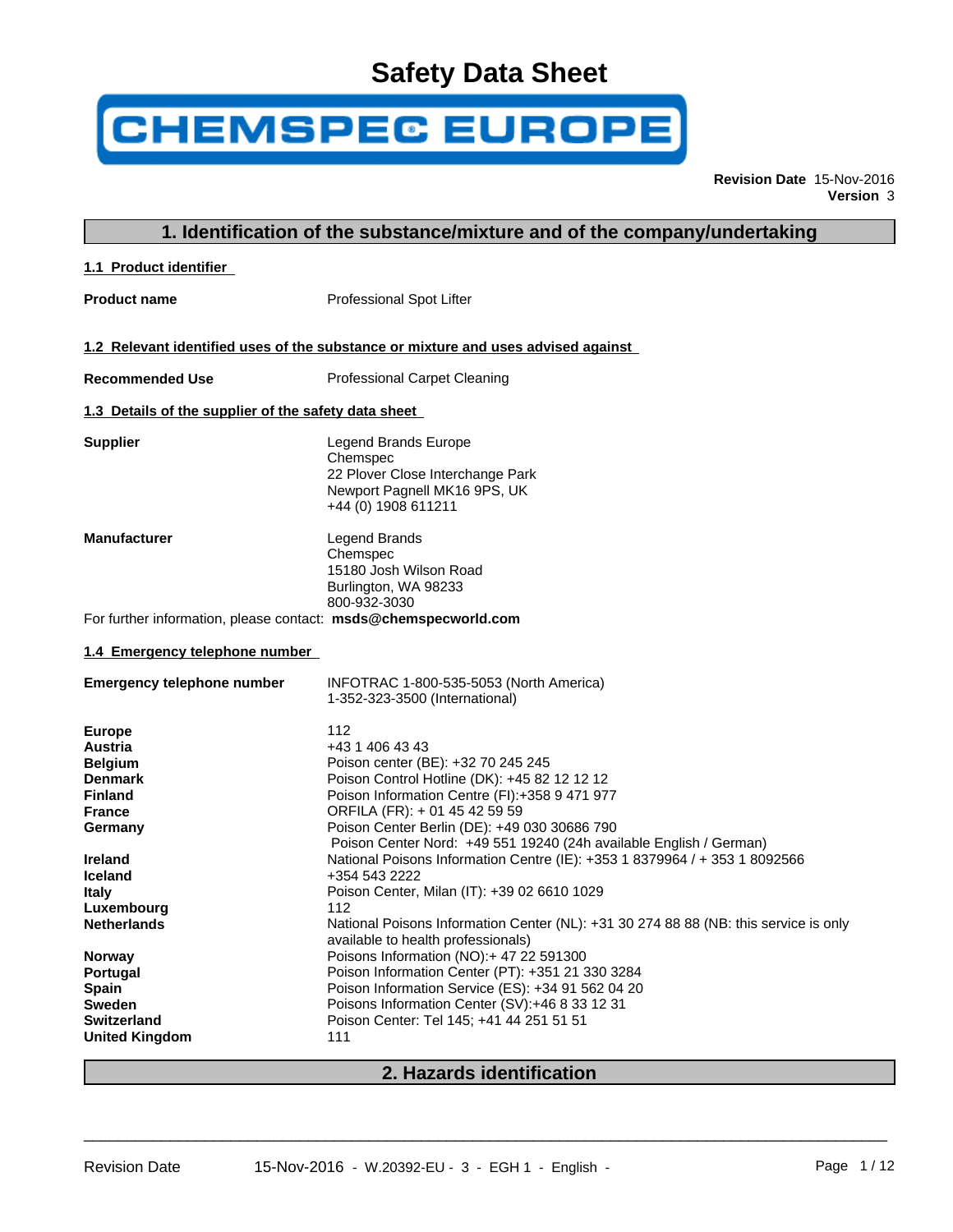#### **2.1 Classification of the substance or mixture**

*REGULATION (EC) No 1272/2008*

| Skin<br>sensitization                 | 110<br>$\overline{\phantom{a}}$<br>ਾ⊓ు<br>٥t۵<br>⊸u∩rv ≃<br>.771F |
|---------------------------------------|-------------------------------------------------------------------|
| <b>Chronic</b><br>toxicity<br>aquatic | (HA12)<br>$-1$<br>$\sim$ 10PV $\sim$<br>ے ا<br>—∪a≔               |

 $\overline{\phantom{a}}$  ,  $\overline{\phantom{a}}$  ,  $\overline{\phantom{a}}$  ,  $\overline{\phantom{a}}$  ,  $\overline{\phantom{a}}$  ,  $\overline{\phantom{a}}$  ,  $\overline{\phantom{a}}$  ,  $\overline{\phantom{a}}$  ,  $\overline{\phantom{a}}$  ,  $\overline{\phantom{a}}$  ,  $\overline{\phantom{a}}$  ,  $\overline{\phantom{a}}$  ,  $\overline{\phantom{a}}$  ,  $\overline{\phantom{a}}$  ,  $\overline{\phantom{a}}$  ,  $\overline{\phantom{a}}$ 

#### **2.2 Label elements**



Warning

#### **Hazard Statements**

H317 - May cause an allergic skin reaction H412 - Harmful to aquatic life with long lasting effects

#### **Precautionary Statements - EU (§28, 1272/2008)**

P280 - Wear eye protection/ face protection

Contains D-limonene

#### **2.3. Other Hazards**

No information available

## **3. Composition/information on ingredients**

#### **3.1 Substances**

This product is a mixture. Health hazard information is based on its components.

#### **3.2 Mixtures**

| <b>Chemical Name</b>               | <b>EC-No</b> | <b>CAS-No</b> | Weight %  | <b>Classification</b><br>(1272/2008/EC)                                                                                              | <b>REACH Registration</b><br>Number |
|------------------------------------|--------------|---------------|-----------|--------------------------------------------------------------------------------------------------------------------------------------|-------------------------------------|
| Ethylene glycol monobutyl<br>ether | 203-905-0    | 111-76-2      | $1 - 2.5$ | Acute Tox. 4 (H302)<br>Acute Tox. 4 (H312)<br>Acute Tox. 4 (H332)<br>Skin Irrit. 2 (H315)<br>Eye Irrit. 2 (H319)                     | 01-2119475108-36-XX<br>XX           |
| D-limonene                         | 227-813-5    | 5989-27-5     | $1 - 2.5$ | Skin Irrit. 2 (H315)<br>Skin Sens. 1 (H317)<br><b>Aquatic Acute 1</b><br>(H400)<br>Aquatic Chronic 1<br>(H410)<br>Flam Liq. 3 (H226) | no data available                   |
| Ethanol                            | 200-578-6    | 64-17-5       | $\leq 1$  | Flam. Liq. 2 (H225)                                                                                                                  | no data available                   |
| Tetrasodium Pyrophosphate          | 231-767-1    | 7722-88-5     | < 1       | no data available                                                                                                                    | no data available                   |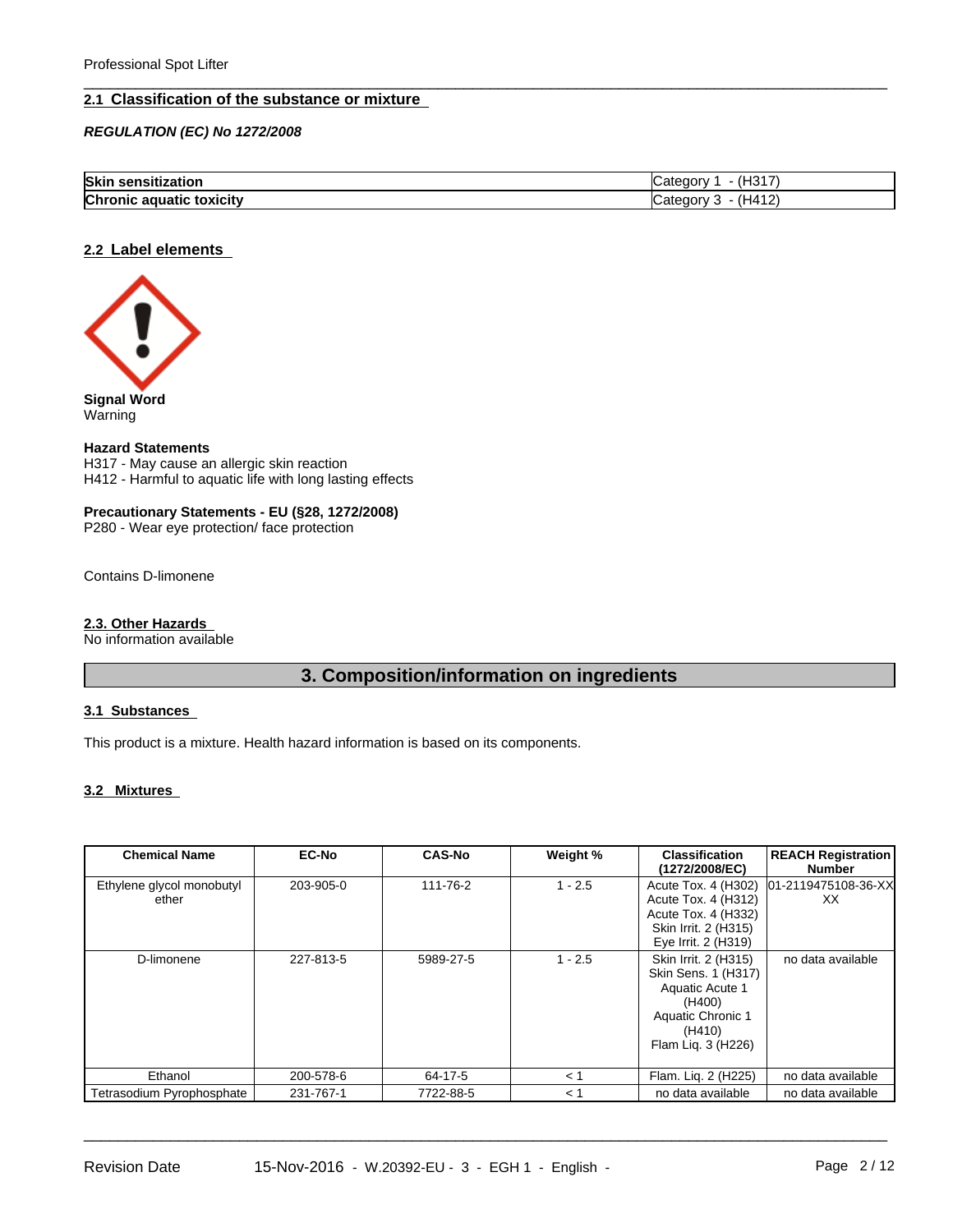Professional Spot Lifter

| Naphtha, petroleum,<br>hydrotreated heavy | 918-481-9 | 64742-48-9-LB | < 1   | Asp. Tox. 1 (H304)                                                                                                                                               | no data available |
|-------------------------------------------|-----------|---------------|-------|------------------------------------------------------------------------------------------------------------------------------------------------------------------|-------------------|
| 1,4-DIOXANE                               | 204-661-8 | 123-91-1      | < 0.1 | Eye Irrit. 2 (H319)<br>Carc. 2 (H351)<br>STOT SE 3 (H335)<br>Flam. Liq. 2 (H225)<br>(EUH066) (EUH019)                                                            | no data available |
| Ethylene oxide                            | 200-849-9 | $75-21-8$     | < 0.1 | Acute Tox. 3 (H331)<br>Skin Irrit. 2 (H315)<br>Eye Irrit. 2 (H319)<br>Muta. 1B (H340)<br>Carc. 1B (H350)<br>STOT SE 3 (H335)<br>Flam. Gas 1 (H220)<br>Press, Gas | no data available |

**For the full text of the H-Statements mentioned in this Section, see Section 16** 

## **4. First Aid Measures**

#### **4.1 Description of first-aid measures**

| <b>General advice</b>             | Immediate medical attention is required. If symptoms persist, call a physician.                                                                                                                                                                                                                                                                                                      |
|-----------------------------------|--------------------------------------------------------------------------------------------------------------------------------------------------------------------------------------------------------------------------------------------------------------------------------------------------------------------------------------------------------------------------------------|
| <b>Inhalation</b>                 | Move to fresh air. Avoid direct contact with skin. Use barrier to give mouth-to-mouth<br>resuscitation. Immediate medical attention is required. If not breathing, give artificial<br>respiration. Immediate medical attention is not required. If symptoms persist, call a<br>physician. Move to fresh air in case of accidental inhalation of vapors or decomposition<br>products. |
| <b>Skin contact</b>               | Wash off immediately with soap and plenty of water. Remove all contaminated clothes and<br>shoes. Immediate medical attention is required. Wash off immediately with soap and plenty<br>of water. Immediate medical attention is not required. If skin irritation persists, call a<br>physician.                                                                                     |
| Eye contact                       | Immediately flush with plenty of water. After initial flushing, remove any contact lenses and<br>continue flushing for at least 15 minutes. Keep eye wide open while rinsing. Call a physician<br>immediately. If symptoms persist, call a physician.                                                                                                                                |
| <b>Ingestion</b>                  | Do NOT induce vomiting. Drink plenty of water. Never give anything by mouth to an<br>unconscious person. Call a physician or poison control center immediately. Clean mouth<br>with water and drink afterwards plenty of water. Consult a physician.                                                                                                                                 |
| <b>Protection of First-aiders</b> | Use personal protective equipment. Avoid contact with skin, eyes and clothing.                                                                                                                                                                                                                                                                                                       |
|                                   | 4.2 Most important symptoms and effects, both acute and delayed                                                                                                                                                                                                                                                                                                                      |
| <b>Symptoms</b>                   | No information available.                                                                                                                                                                                                                                                                                                                                                            |
|                                   | 4.3 Indication of any immediate medical attention and special treatment needed                                                                                                                                                                                                                                                                                                       |
| Notes to physician                | May cause sensitization of susceptible persons. Treat symptomatically.                                                                                                                                                                                                                                                                                                               |
|                                   | 5. Fire-Fighting Measures                                                                                                                                                                                                                                                                                                                                                            |

 $\overline{\phantom{a}}$  ,  $\overline{\phantom{a}}$  ,  $\overline{\phantom{a}}$  ,  $\overline{\phantom{a}}$  ,  $\overline{\phantom{a}}$  ,  $\overline{\phantom{a}}$  ,  $\overline{\phantom{a}}$  ,  $\overline{\phantom{a}}$  ,  $\overline{\phantom{a}}$  ,  $\overline{\phantom{a}}$  ,  $\overline{\phantom{a}}$  ,  $\overline{\phantom{a}}$  ,  $\overline{\phantom{a}}$  ,  $\overline{\phantom{a}}$  ,  $\overline{\phantom{a}}$  ,  $\overline{\phantom{a}}$ 

#### **5.1 Extinguishing media**

#### **Suitable extinguishing media**

Water spray, Foam, Dry powder, Use:, Dry chemical, Carbon dioxide (CO<sub>2</sub>), Alcohol-resistant foam.

#### **Extinguishing media which shall not be used for safety reasons** No information available.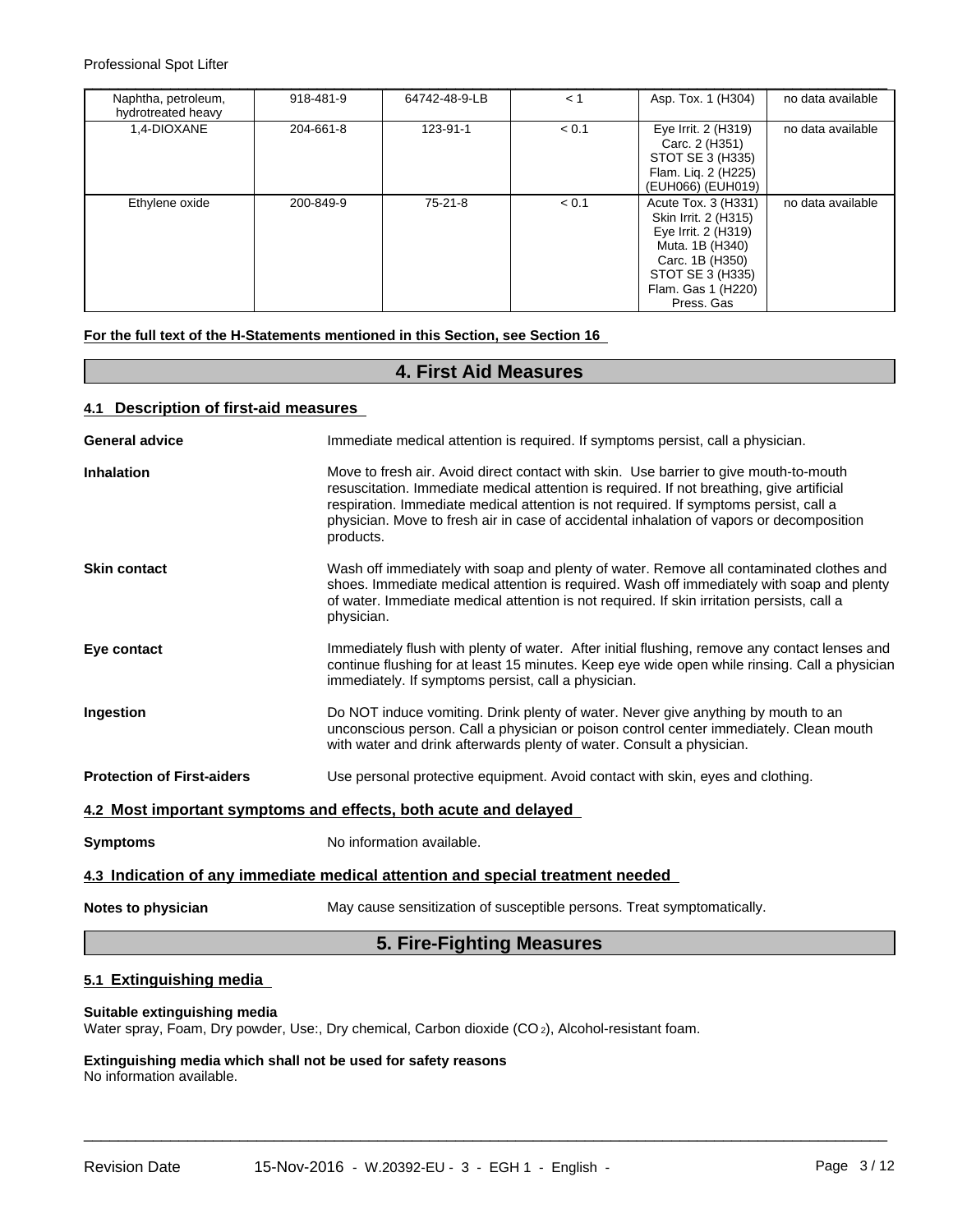#### **5.2 Special hazards arising from the substance or mixture**

Hazardous decomposition products formed under fire conditions. Mixture reacts slowly with water resulting in evolution of CO2. Evolution of CO2 in closed containers causes overpressure and produces a risk of bursting.

 $\overline{\phantom{a}}$  ,  $\overline{\phantom{a}}$  ,  $\overline{\phantom{a}}$  ,  $\overline{\phantom{a}}$  ,  $\overline{\phantom{a}}$  ,  $\overline{\phantom{a}}$  ,  $\overline{\phantom{a}}$  ,  $\overline{\phantom{a}}$  ,  $\overline{\phantom{a}}$  ,  $\overline{\phantom{a}}$  ,  $\overline{\phantom{a}}$  ,  $\overline{\phantom{a}}$  ,  $\overline{\phantom{a}}$  ,  $\overline{\phantom{a}}$  ,  $\overline{\phantom{a}}$  ,  $\overline{\phantom{a}}$ 

#### **5.3 Advice for firefighters**

In the event of fire, wear self-contained breathing apparatus.

#### **6. Accidental Release Measures**

#### **6.1 Personal precautions, protective equipment and emergency procedures**

#### **Personal precautions**

Use personal protective equipment. Keep people away from and upwind of spill/leak. Remove all sources of ignition. Evacuate personnel to safe areas. Pay attention to flashback. Take precautionary measures against static discharges.

#### **Advice for emergency responders**

For personal protection see section 8.

#### **6.2 Environmental precautions**

Prevent further leakage or spillage if safe to do so. Prevent product from entering drains. Do not flush into surface water or sanitary sewer system. See Section 12 for additional Ecological information.

#### **6.3 Methods and materials for containment and cleaning up**

| <b>Methods for Containment</b> | Prevent further leakage or spillage if safe to do so.                                                                                                                                                                                                                                                                                                                                                               |
|--------------------------------|---------------------------------------------------------------------------------------------------------------------------------------------------------------------------------------------------------------------------------------------------------------------------------------------------------------------------------------------------------------------------------------------------------------------|
| Methods for cleaning up        | Contain and collect spillage with non-combustible absorbent material, (e.g. sand, earth,<br>diatomaceous earth, vermiculite) and place in container for disposal according to local /<br>national regulations (see Section 13). Cover powder spill with plastic sheet or tarp to<br>minimize spreading. Dike far ahead of liquid spill for later disposal. Prevent further leakage<br>or spillage if safe to do so. |

#### **6.4 Reference to other sections**

See section 8 for more information.

#### **7. Handling and storage**

#### **7.1 Precautions for safe handling**

| Advice on safe handling | Wear personal protective equipment. Avoid contact with skin, eyes and clothing. Remove<br>and wash contaminated clothing before re-use. Do not eat, drink or smoke when using this<br>product. Do not breathe vapors or spray mist. Use only in area provided with appropriate<br>exhaust ventilation. To avoid ignition of vapors by static electricity discharge, all metal parts<br>of the equipment must be grounded. Keep away from heat/sparks/open flames/hot<br>surfaces. - No smoking. Take necessary action to avoid static electricity discharge (which<br>might cause ignition of organic vapors). |
|-------------------------|----------------------------------------------------------------------------------------------------------------------------------------------------------------------------------------------------------------------------------------------------------------------------------------------------------------------------------------------------------------------------------------------------------------------------------------------------------------------------------------------------------------------------------------------------------------------------------------------------------------|
| <b>Hygiene measures</b> | When using, do not eat, drink or smoke. Regular cleaning of equipment, work area and<br>clothing is recommended. Avoid contact with skin, eyes and clothing. Wash hands before<br>breaks and immediately after handling the product. Keep away from food, drink and animal<br>feeding stuffs.                                                                                                                                                                                                                                                                                                                  |

#### **7.2 Conditions for safe storage, including any incompatibilities**

#### **Storage Conditions**

Keep container tightly closed in a dry and well-ventilated place. Keep out of the reach of children. Keep away from heat and sources of ignition. Keep containers tightly closed in a cool, well-ventilated place. Keep away from heat. Keep in properly labeled containers.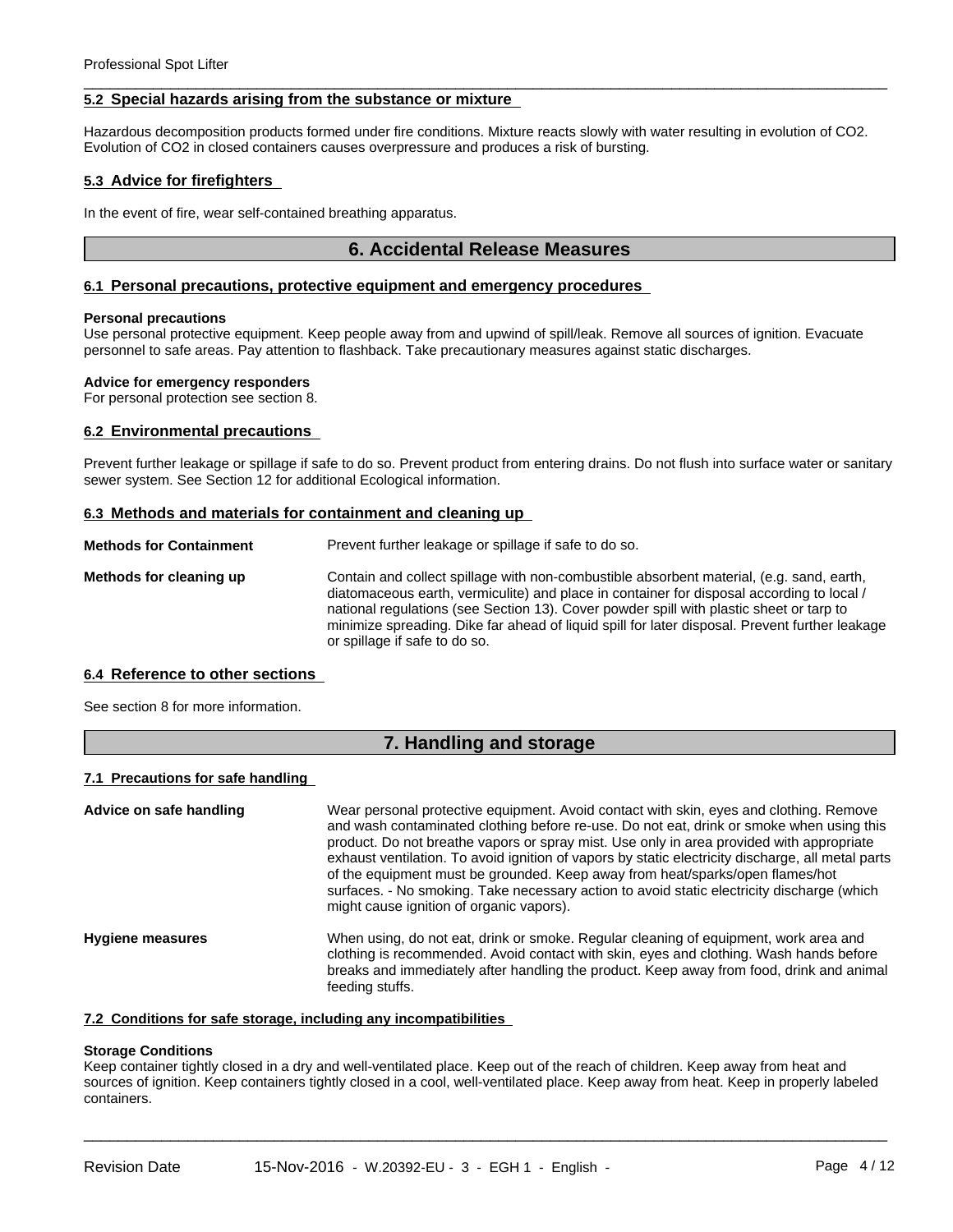#### **7.3 Specific end uses**

**Specific use(s)** No information available

#### **Exposure scenario**

No information available.

## **8. Exposure controls/personal protection**

 $\overline{\phantom{a}}$  ,  $\overline{\phantom{a}}$  ,  $\overline{\phantom{a}}$  ,  $\overline{\phantom{a}}$  ,  $\overline{\phantom{a}}$  ,  $\overline{\phantom{a}}$  ,  $\overline{\phantom{a}}$  ,  $\overline{\phantom{a}}$  ,  $\overline{\phantom{a}}$  ,  $\overline{\phantom{a}}$  ,  $\overline{\phantom{a}}$  ,  $\overline{\phantom{a}}$  ,  $\overline{\phantom{a}}$  ,  $\overline{\phantom{a}}$  ,  $\overline{\phantom{a}}$  ,  $\overline{\phantom{a}}$ 

#### **8.1 Control parameters**

#### **Exposure Limit Values** .

| <b>Chemical Name</b>                                       | <b>European Union</b>                                                                         | Austria                                                                                                                                                                                  | <b>Belgium</b>                                                                                  | <b>Denmark</b>                                                                                                                     | <b>Finland</b>                                                                                  | <b>France</b>                                                                                  |
|------------------------------------------------------------|-----------------------------------------------------------------------------------------------|------------------------------------------------------------------------------------------------------------------------------------------------------------------------------------------|-------------------------------------------------------------------------------------------------|------------------------------------------------------------------------------------------------------------------------------------|-------------------------------------------------------------------------------------------------|------------------------------------------------------------------------------------------------|
| Ethylene glycol<br>monobutyl ether<br>111-76-2             | $\overline{S^*}$<br>TWA 20 ppm<br>TWA 98 $mg/m3$<br>STEL 50 ppm<br>STEL 246 mg/m <sup>3</sup> | <b>Skin</b><br>STEL 40 ppm<br>STEL 200 mg/m <sup>3</sup><br>TWA: 20 ppm<br>TWA: 98 mg/m $3$                                                                                              | TWA: 20 ppm<br>TWA: 98 $mg/m3$<br>STEL: 50 ppm<br>STEL: 246 mg/m <sup>3</sup>                   | TWA: 20 ppm<br>TWA: 98 mg/m <sup>3</sup><br><b>Skin</b>                                                                            | TWA: 20 ppm<br>TWA: 98 mg/m <sup>3</sup><br>STEL: 50 ppm<br>STEL: 250 mg/m <sup>3</sup><br>Skin | TWA: 10 ppm<br>TWA: 49 mg/m <sup>3</sup><br>STEL: 50 ppm<br>STEL: 246 mg/m <sup>3</sup>        |
| D-limonene<br>5989-27-5                                    |                                                                                               |                                                                                                                                                                                          |                                                                                                 |                                                                                                                                    | TWA: 25 ppm<br>TWA: $140$ mg/m <sup>3</sup><br>STEL: 50 ppm<br>STEL: 280 mg/m <sup>3</sup>      | TWA: 1000 mg/m <sup>3</sup><br>STEL: 1500 mg/m <sup>3</sup>                                    |
| Ethanol<br>64-17-5                                         |                                                                                               | STEL 2000 ppm<br>STEL 3800 mg/m <sup>3</sup><br>TWA: 1000 ppm<br>TWA: 1900 mg/m <sup>3</sup>                                                                                             | TWA: 1000 ppm<br>TWA: 1907 mg/m <sup>3</sup>                                                    | TWA: 1000 ppm<br>TWA: 1900 mg/m <sup>3</sup>                                                                                       | TWA: 1000 ppm<br>TWA: 1900 mg/m <sup>3</sup><br>STEL: 1300 ppm<br>STEL: 2500 mg/m <sup>3</sup>  | TWA: 1000 ppm<br>TWA: 1900 mg/m <sup>3</sup><br>STEL: 5000 ppm<br>STEL: 9500 mg/m <sup>3</sup> |
| Tetrasodium<br>Pyrophosphate<br>7722-88-5                  |                                                                                               | STEL 10 mg/m <sup>3</sup><br>TWA: $5 \text{ mg/m}^3$                                                                                                                                     | TWA: $5 \text{ mg/m}^3$                                                                         | TWA: $5 \text{ mg/m}^3$                                                                                                            |                                                                                                 | TWA: $5 \text{ mg/m}^3$                                                                        |
| 1,4-DIOXANE<br>123-91-1                                    |                                                                                               | Skin<br>STEL 40 ppm<br>STEL 146 mg/m <sup>3</sup><br>TWA: 20 ppm<br>TWA: $73 \text{ mg/m}^3$                                                                                             | TWA: 20 ppm<br>TWA: 73 mg/m <sup>3</sup><br>$S^*$                                               | TWA: 10 ppm<br>TWA: 36 mg/m <sup>3</sup><br>Skin                                                                                   | TWA: 10 ppm<br>TWA: $36 \text{ mg/m}^3$<br>STEL: 40 ppm<br>STEL: 150 mg/m <sup>3</sup><br>Skin  | TWA: 20 ppm<br>TWA: 73 mg/m <sup>3</sup><br>STEL: 40 ppm<br>STEL: 140 mg/m <sup>3</sup>        |
| Ethylene oxide<br>75-21-8                                  |                                                                                               | <b>Skin</b>                                                                                                                                                                              | TWA: 1 ppm<br>TWA: $1.8 \text{ mg/m}^3$                                                         | TWA: 1 ppm<br>TWA: $1.8 \text{ mg/m}^3$                                                                                            | TWA: 1 ppm<br>TWA: $1.8 \text{ mg/m}^3$                                                         | TWA: 1 ppm<br>STEL: 5 ppm                                                                      |
| <b>Chemical Name</b>                                       | Germany                                                                                       | Iceland                                                                                                                                                                                  | Ireland                                                                                         | <b>Italy</b>                                                                                                                       | Luxembourg                                                                                      | <b>The Netherlands</b>                                                                         |
| Ethylene glycol<br>monobutyl ether<br>111-76-2             | TWA: 10 ppm<br>TWA: 49 mg/m <sup>3</sup><br>Skin                                              | TWA: 20 ppm<br>TWA: 100 mg/m <sup>3</sup><br>TWA: 25 ppm<br>$S^*$<br>Ceiling: 40 ppm<br>Ceiling: 200 mg/m <sup>3</sup><br>Ceiling: 50 ppm<br>STEL: 50 ppm<br>STEL: 246 mg/m <sup>3</sup> | TWA: 20 ppm<br>TWA: 98 mg/m <sup>3</sup><br>STEL: 50 ppm<br>STEL: 246 mg/m <sup>3</sup><br>Skin | TWA: 20 ppm<br>TWA: $98 \text{ mg/m}^3$<br>TWA: 97 mg/m <sup>3</sup><br>STEL: 50 ppm<br>STEL: 246 mg/m <sup>3</sup><br><b>Skin</b> | $S^*$<br>STEL: 50 ppm<br>STEL: 246 mg/m <sup>3</sup><br>TWA: 20 ppm<br>TWA: 98 mg/m $3$         | <b>Skin</b><br>STEL: 246 mg/m <sup>3</sup><br>TWA: 100 mg/m <sup>3</sup>                       |
| D-limonene<br>5989-27-5                                    | TWA: 5 ppm<br>TWA: 28 mg/m <sup>3</sup><br><b>Skin</b>                                        |                                                                                                                                                                                          |                                                                                                 |                                                                                                                                    |                                                                                                 |                                                                                                |
| Ethanol<br>64-17-5                                         | <b>TWA: 500 ppm</b><br>TWA: 960 mg/m <sup>3</sup><br>Skin                                     | TWA: 1000 ppm<br>TWA: 1900 mg/m <sup>3</sup><br>Ceiling: 2000 ppm<br>Ceiling: 3800<br>mg/m <sup>3</sup>                                                                                  | STEL: 1000 ppm                                                                                  | STEL: 1000 ppm<br>STEL: 1884 mg/m <sup>3</sup>                                                                                     |                                                                                                 | <b>Skin</b><br>STEL: 1900 mg/m <sup>3</sup><br>TWA: 260 mg/m <sup>3</sup>                      |
| Tetrasodium<br>Pyrophosphate<br>7722-88-5                  |                                                                                               | TWA: $5 \text{ mg/m}^3$<br>Ceiling: 10 mg/m <sup>3</sup>                                                                                                                                 | TWA: $5 \text{ mg/m}^3$<br>STEL: 15 mg/m <sup>3</sup>                                           |                                                                                                                                    |                                                                                                 |                                                                                                |
| Naphtha, petroleum,<br>hydrotreated heavy<br>64742-48-9-LB | TWA: 50 ppm<br>TWA: $300 \text{ mg/m}^3$                                                      |                                                                                                                                                                                          |                                                                                                 |                                                                                                                                    |                                                                                                 |                                                                                                |
| 1,4-DIOXANE<br>123-91-1                                    | TWA: 20 ppm<br>TWA: 73 mg/m <sup>3</sup>                                                      | TWA: 20 ppm<br>TWA: 73 mg/m <sup>3</sup>                                                                                                                                                 | TWA: 20 ppm<br>TWA: 73 mg/m $3$                                                                 | TWA: 20 ppm<br>TWA: $72 \text{ mg/m}^3$                                                                                            | TWA: 73 mg/m <sup>3</sup><br>TWA: 20 ppm                                                        | TWA: 20 mg/m <sup>3</sup>                                                                      |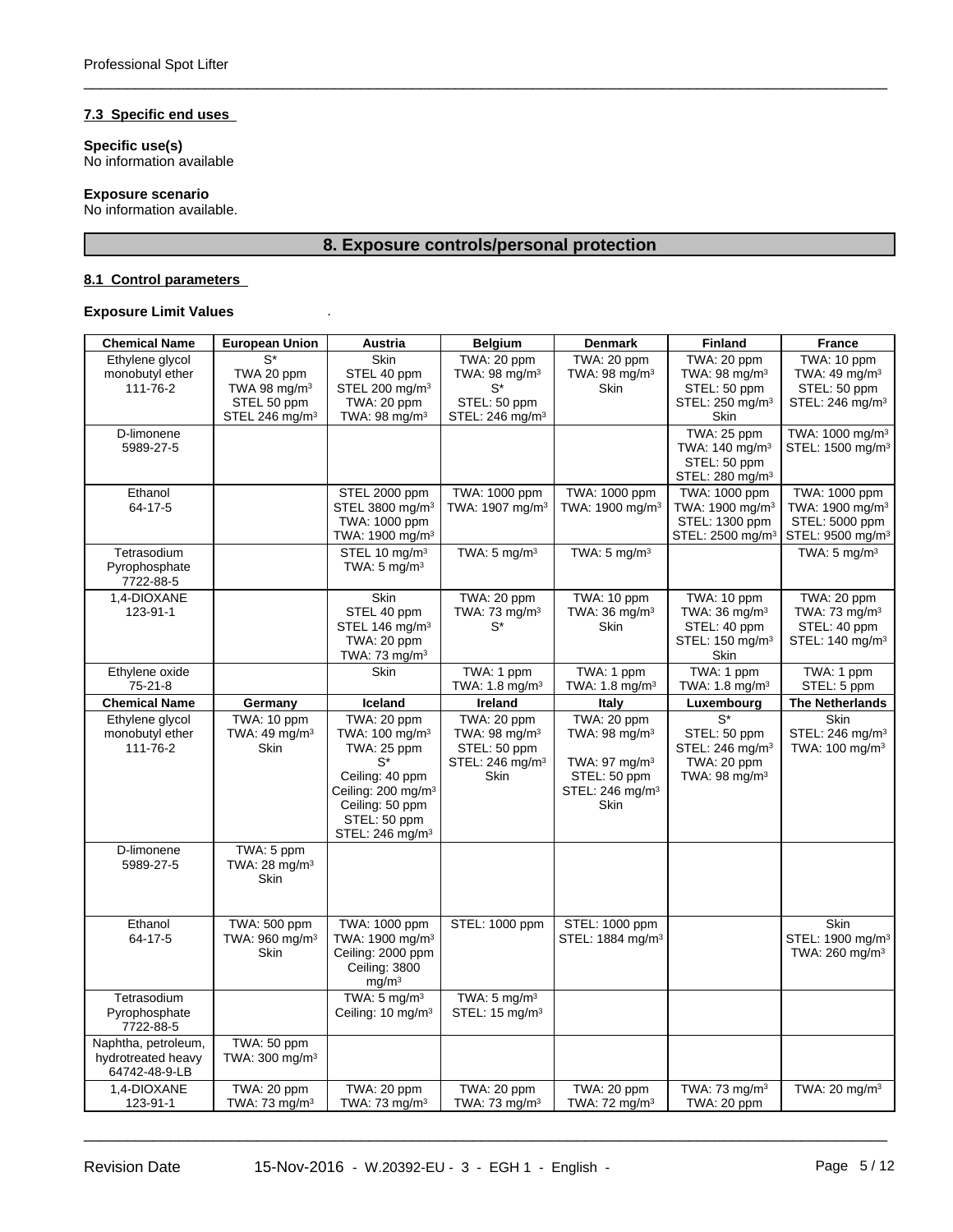|                                                                                                                                                    | Skin                                         | $S^*$<br>Ceiling: 40 ppm                                                                                                                                                                                                            | STEL: 60 ppm<br>STEL: 219 mg/m <sup>3</sup>            |                                         |                                                                                                                                                                                                                                                                            |                                             |  |
|----------------------------------------------------------------------------------------------------------------------------------------------------|----------------------------------------------|-------------------------------------------------------------------------------------------------------------------------------------------------------------------------------------------------------------------------------------|--------------------------------------------------------|-----------------------------------------|----------------------------------------------------------------------------------------------------------------------------------------------------------------------------------------------------------------------------------------------------------------------------|---------------------------------------------|--|
|                                                                                                                                                    |                                              | Ceiling: 146 mg/m <sup>3</sup>                                                                                                                                                                                                      | <b>Skin</b>                                            |                                         |                                                                                                                                                                                                                                                                            |                                             |  |
| Ethylene oxide<br>75-21-8                                                                                                                          | Skin                                         | TWA: 1 ppm<br>TWA: 1.8 mg/m <sup>3</sup><br>$S^*$                                                                                                                                                                                   | TWA: 5 ppm<br>TWA: $10 \text{ mg/m}^3$<br>STEL: 15 ppm | TWA: 1 ppm<br>TWA: $1.8 \text{ mg/m}^3$ |                                                                                                                                                                                                                                                                            | TWA: 0.84 mg/m <sup>3</sup>                 |  |
|                                                                                                                                                    |                                              | Ceiling: 2 ppm<br>Ceiling: 3.6 mg/m <sup>3</sup>                                                                                                                                                                                    | STEL: 30 mg/m <sup>3</sup>                             |                                         |                                                                                                                                                                                                                                                                            |                                             |  |
| <b>Chemical Name</b>                                                                                                                               | Norway                                       | Portugal                                                                                                                                                                                                                            | Spain                                                  | <b>Sweden</b>                           | <b>Switzerland</b>                                                                                                                                                                                                                                                         | <b>The United</b><br>Kingdom                |  |
| Ethylene glycol                                                                                                                                    | TWA: 10 ppm                                  | STEL: 50 ppm                                                                                                                                                                                                                        | $\overline{S^*}$                                       | LLV: 10 ppm                             | <b>Skin</b>                                                                                                                                                                                                                                                                | STEL: 50 ppm                                |  |
| monobutyl ether                                                                                                                                    | TWA: 50 mg/m <sup>3</sup>                    | STEL: 246 mg/m <sup>3</sup>                                                                                                                                                                                                         | STEL: 50 ppm                                           | LLV: $50 \text{ mg/m}^3$                | STEL: 20 ppm                                                                                                                                                                                                                                                               | STEL: 246 mg/m <sup>3</sup>                 |  |
| 111-76-2                                                                                                                                           | <b>Skin</b>                                  | TWA: 20 ppm                                                                                                                                                                                                                         | STEL: 245 mg/m <sup>3</sup>                            | $S^*$                                   | STEL: 98 mg/m <sup>3</sup>                                                                                                                                                                                                                                                 | TWA: 25 ppm                                 |  |
|                                                                                                                                                    | STEL: 20 ppm                                 | TWA: 98 mg/m <sup>3</sup>                                                                                                                                                                                                           | TWA: 20 ppm                                            | STV: 20 ppm                             | TWA: 10 ppm                                                                                                                                                                                                                                                                | TWA: 123 mg/m <sup>3</sup>                  |  |
|                                                                                                                                                    | STEL: 75 mg/m <sup>3</sup>                   |                                                                                                                                                                                                                                     | TWA: 98 mg/m $3$                                       | STV: 100 mg/m <sup>3</sup>              | TWA: 49 mg/m <sup>3</sup>                                                                                                                                                                                                                                                  | Skin                                        |  |
| D-limonene                                                                                                                                         | TWA: 25 ppm                                  |                                                                                                                                                                                                                                     |                                                        |                                         | STEL: 14 ppm                                                                                                                                                                                                                                                               |                                             |  |
| 5989-27-5                                                                                                                                          | TWA: 140 mg/m <sup>3</sup><br>STEL: 37.5 ppm |                                                                                                                                                                                                                                     |                                                        |                                         | STEL: 80 mg/m <sup>3</sup><br>TWA: 7 ppm                                                                                                                                                                                                                                   |                                             |  |
|                                                                                                                                                    | STEL: 175 mg/m <sup>3</sup>                  |                                                                                                                                                                                                                                     |                                                        |                                         | TWA: $40 \text{ mg/m}^3$                                                                                                                                                                                                                                                   |                                             |  |
| Ethanol                                                                                                                                            | TWA: 500 ppm                                 | TWA: 1000 ppm                                                                                                                                                                                                                       | STEL: 1000 ppm                                         | LLV: 500 ppm                            | STEL: 1000 ppm                                                                                                                                                                                                                                                             | STEL: 3000 ppm                              |  |
| 64-17-5                                                                                                                                            | TWA: 950 mg/m <sup>3</sup>                   |                                                                                                                                                                                                                                     | STEL: 1910 mg/m <sup>3</sup>                           | LLV: 1000 mg/m <sup>3</sup>             | STEL: 1920 mg/m <sup>3</sup>                                                                                                                                                                                                                                               | STEL: 5760 mg/m <sup>3</sup>                |  |
|                                                                                                                                                    | STEL: 625 ppm                                |                                                                                                                                                                                                                                     |                                                        | STV: 1000 ppm                           | TWA: 500 ppm                                                                                                                                                                                                                                                               | TWA: 1000 ppm                               |  |
|                                                                                                                                                    | STEL: 1187.5                                 |                                                                                                                                                                                                                                     |                                                        | STV: 1900 mg/m <sup>3</sup>             | TWA: 960 mg/m <sup>3</sup>                                                                                                                                                                                                                                                 | TWA: 1920 mg/m <sup>3</sup>                 |  |
|                                                                                                                                                    | mg/m <sup>3</sup>                            |                                                                                                                                                                                                                                     |                                                        |                                         |                                                                                                                                                                                                                                                                            |                                             |  |
| Tetrasodium                                                                                                                                        | TWA: $5 \text{ mg/m}^3$                      |                                                                                                                                                                                                                                     | TWA: $5 \text{ mg/m}^3$                                |                                         | TWA: $5 \text{ mg/m}^3$                                                                                                                                                                                                                                                    | STEL: 15 mg/m <sup>3</sup>                  |  |
| Pyrophosphate<br>7722-88-5                                                                                                                         | STEL: $10 \text{ mg/m}^3$                    |                                                                                                                                                                                                                                     |                                                        |                                         |                                                                                                                                                                                                                                                                            | TWA: $5 \text{ mg/m}^3$                     |  |
| Naphtha, petroleum,                                                                                                                                |                                              |                                                                                                                                                                                                                                     |                                                        |                                         | STEL: 100 ppm                                                                                                                                                                                                                                                              |                                             |  |
| hydrotreated heavy                                                                                                                                 |                                              |                                                                                                                                                                                                                                     |                                                        |                                         | STEL: 600 mg/m <sup>3</sup>                                                                                                                                                                                                                                                |                                             |  |
| 64742-48-9-LB                                                                                                                                      |                                              |                                                                                                                                                                                                                                     |                                                        |                                         | TWA: 50 ppm                                                                                                                                                                                                                                                                |                                             |  |
|                                                                                                                                                    |                                              |                                                                                                                                                                                                                                     |                                                        |                                         | TWA: 300 mg/m <sup>3</sup>                                                                                                                                                                                                                                                 |                                             |  |
| 1,4-DIOXANE<br>123-91-1                                                                                                                            | TWA: 5 ppm<br>TWA: $18 \text{ mg/m}^3$       | TWA: 20 ppm<br>TWA: $73 \text{ mg/m}^3$                                                                                                                                                                                             | TWA: 20 ppm<br>TWA: $73 \text{ mg/m}^3$                | LLV: 10 ppm<br>LLV: $35 \text{ mg/m}^3$ | <b>Skin</b><br>STEL: 40 ppm                                                                                                                                                                                                                                                | STEL: 60 ppm<br>STEL: 219 mg/m <sup>3</sup> |  |
|                                                                                                                                                    | <b>Skin</b>                                  |                                                                                                                                                                                                                                     |                                                        | $S^*$                                   | STEL: 144 mg/m <sup>3</sup>                                                                                                                                                                                                                                                | TWA: 20 ppm                                 |  |
|                                                                                                                                                    | STEL: 10 ppm                                 |                                                                                                                                                                                                                                     |                                                        | STV: 25 ppm                             | TWA: 20 ppm                                                                                                                                                                                                                                                                | TWA: 73 mg/m <sup>3</sup>                   |  |
|                                                                                                                                                    | STEL: 36 mg/m <sup>3</sup>                   |                                                                                                                                                                                                                                     |                                                        | $STV: 90$ mg/m <sup>3</sup>             | TWA: $72 \text{ mg/m}^3$                                                                                                                                                                                                                                                   | Skin                                        |  |
| Ethylene oxide                                                                                                                                     | TWA: 1 ppm                                   | TWA: 1 ppm                                                                                                                                                                                                                          | TWA: 1 ppm                                             | LLV: 1 ppm                              | <b>Skin</b>                                                                                                                                                                                                                                                                | STEL: 15 ppm                                |  |
| 75-21-8                                                                                                                                            | STEL: 3 ppm                                  |                                                                                                                                                                                                                                     | TWA: $1.8 \text{ mg/m}^3$                              | LLV: $2 \text{ mg/m}^3$                 | TWA: 1 ppm                                                                                                                                                                                                                                                                 | STEL: 27.6 mg/m <sup>3</sup>                |  |
|                                                                                                                                                    |                                              |                                                                                                                                                                                                                                     |                                                        | $S^*$                                   | TWA: $2 \text{ mg/m}^3$                                                                                                                                                                                                                                                    | TWA: 5 ppm                                  |  |
|                                                                                                                                                    |                                              |                                                                                                                                                                                                                                     |                                                        | STV: 5 ppm                              |                                                                                                                                                                                                                                                                            | TWA: $9.2 \text{ mg/m}^3$                   |  |
| TWA:                                                                                                                                               |                                              | Time weighted average                                                                                                                                                                                                               |                                                        | STV: 9 mg/m <sup>3</sup>                |                                                                                                                                                                                                                                                                            |                                             |  |
| STEL:                                                                                                                                              |                                              | Short term exposure limit                                                                                                                                                                                                           |                                                        |                                         |                                                                                                                                                                                                                                                                            |                                             |  |
| LLV:                                                                                                                                               |                                              | <b>Exposure Limit Values</b>                                                                                                                                                                                                        |                                                        |                                         |                                                                                                                                                                                                                                                                            |                                             |  |
| STV:                                                                                                                                               |                                              | <b>Short Term Value</b>                                                                                                                                                                                                             |                                                        |                                         |                                                                                                                                                                                                                                                                            |                                             |  |
| <b>Derived No Effect Level (DNEL)</b>                                                                                                              |                                              | No information available                                                                                                                                                                                                            |                                                        |                                         |                                                                                                                                                                                                                                                                            |                                             |  |
|                                                                                                                                                    |                                              |                                                                                                                                                                                                                                     |                                                        |                                         |                                                                                                                                                                                                                                                                            |                                             |  |
| <b>Predicted No Effect Concentration</b><br>(PNEC)                                                                                                 |                                              | No information available                                                                                                                                                                                                            |                                                        |                                         |                                                                                                                                                                                                                                                                            |                                             |  |
| 8.2 Exposure controls                                                                                                                              |                                              |                                                                                                                                                                                                                                     |                                                        |                                         |                                                                                                                                                                                                                                                                            |                                             |  |
| <b>Engineering Measures</b>                                                                                                                        |                                              | Ensure adequate ventilation, especially in confined areas.                                                                                                                                                                          |                                                        |                                         |                                                                                                                                                                                                                                                                            |                                             |  |
| Personal protective equipment<br><b>Eye/Face Protection</b><br><b>Hand Protection</b><br>Skin and body protection<br><b>Respiratory protection</b> |                                              | Safety glasses with side-shields.<br>Rubber/latex/neoprene or other suitable chemical resistant gloves.<br>Wear protective gloves/ protective clothing.<br>In case of insufficient ventilation wear suitable respiratory equipment. |                                                        |                                         |                                                                                                                                                                                                                                                                            |                                             |  |
| <b>Hygiene measures</b>                                                                                                                            |                                              | feeding stuffs.                                                                                                                                                                                                                     |                                                        |                                         | When using, do not eat, drink or smoke. Regular cleaning of equipment, work area and<br>clothing is recommended. Avoid contact with skin, eyes and clothing. Wash hands before<br>breaks and immediately after handling the product. Keep away from food, drink and animal |                                             |  |
| <b>Environmental Exposure Controls</b>                                                                                                             |                                              | No information available.                                                                                                                                                                                                           |                                                        |                                         |                                                                                                                                                                                                                                                                            |                                             |  |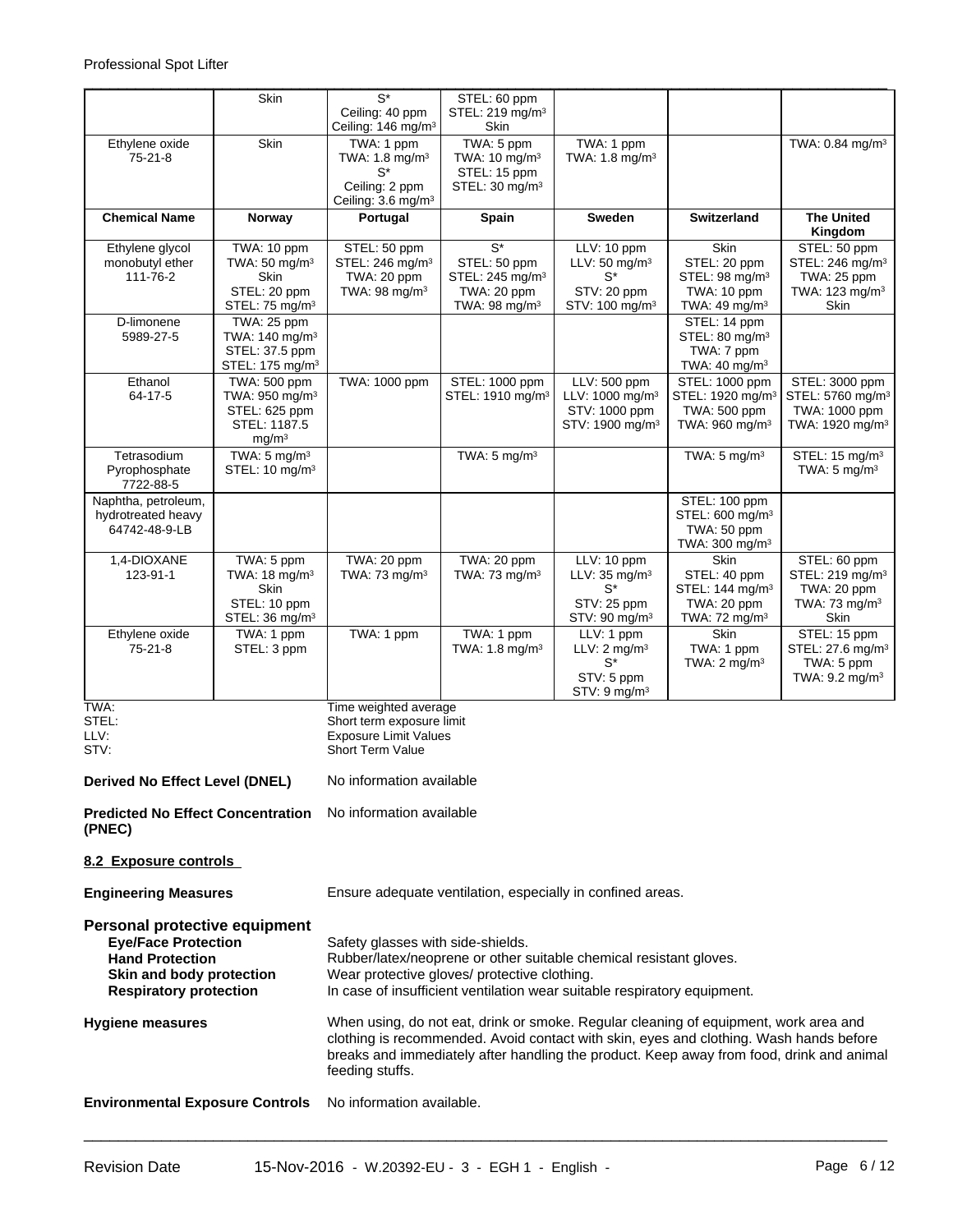## **9. Physical and chemical properties**

 $\overline{\phantom{a}}$  ,  $\overline{\phantom{a}}$  ,  $\overline{\phantom{a}}$  ,  $\overline{\phantom{a}}$  ,  $\overline{\phantom{a}}$  ,  $\overline{\phantom{a}}$  ,  $\overline{\phantom{a}}$  ,  $\overline{\phantom{a}}$  ,  $\overline{\phantom{a}}$  ,  $\overline{\phantom{a}}$  ,  $\overline{\phantom{a}}$  ,  $\overline{\phantom{a}}$  ,  $\overline{\phantom{a}}$  ,  $\overline{\phantom{a}}$  ,  $\overline{\phantom{a}}$  ,  $\overline{\phantom{a}}$ 

#### **9.1 Information on basic physical and chemical properties**

| <b>Physical state</b> | Liauid                   |
|-----------------------|--------------------------|
| Appearance            | Colored liquid           |
| Color                 | aold                     |
| Odor                  | Citrus                   |
| <b>Odor Threshold</b> | No information available |

| <b>Property</b>                   | Values         | <b>Remarks</b>           |
|-----------------------------------|----------------|--------------------------|
| рH                                | 8.9            |                          |
| <b>Melting/freezing point</b>     |                | No information available |
| Boiling point/boiling range       |                | No information available |
| <b>Flash Point</b>                | 94 °C / 201 °F |                          |
| <b>Evaporation rate</b>           |                | No information available |
| Flammability (solid, gas)         |                | No information available |
| <b>Flammability Limits in Air</b> |                |                          |
| upper flammability limit          |                | No information available |
| lower flammability limit          |                | No information available |
| Vapor pressure                    |                | No information available |
| Vapor density                     |                | No information available |
| <b>Specific Gravity</b>           | 1.038          |                          |
| <b>Water solubility</b>           |                | No information available |
| Solubility in other solvents      |                | No information available |
| <b>Partition coefficient</b>      |                | No information available |
| <b>Autoignition temperature</b>   |                | No information available |
| <b>Decomposition temperature</b>  |                | No information available |
| <b>Viscosity, kinematic</b>       |                | No information available |
| Viscosity, dynamic                |                | No information available |
| <b>Explosive properties</b>       |                | No information available |
| <b>Oxidizing Properties</b>       |                | No information available |
| 9.2 Other information             |                |                          |

**Volatile organic compounds (VOC) content** <5%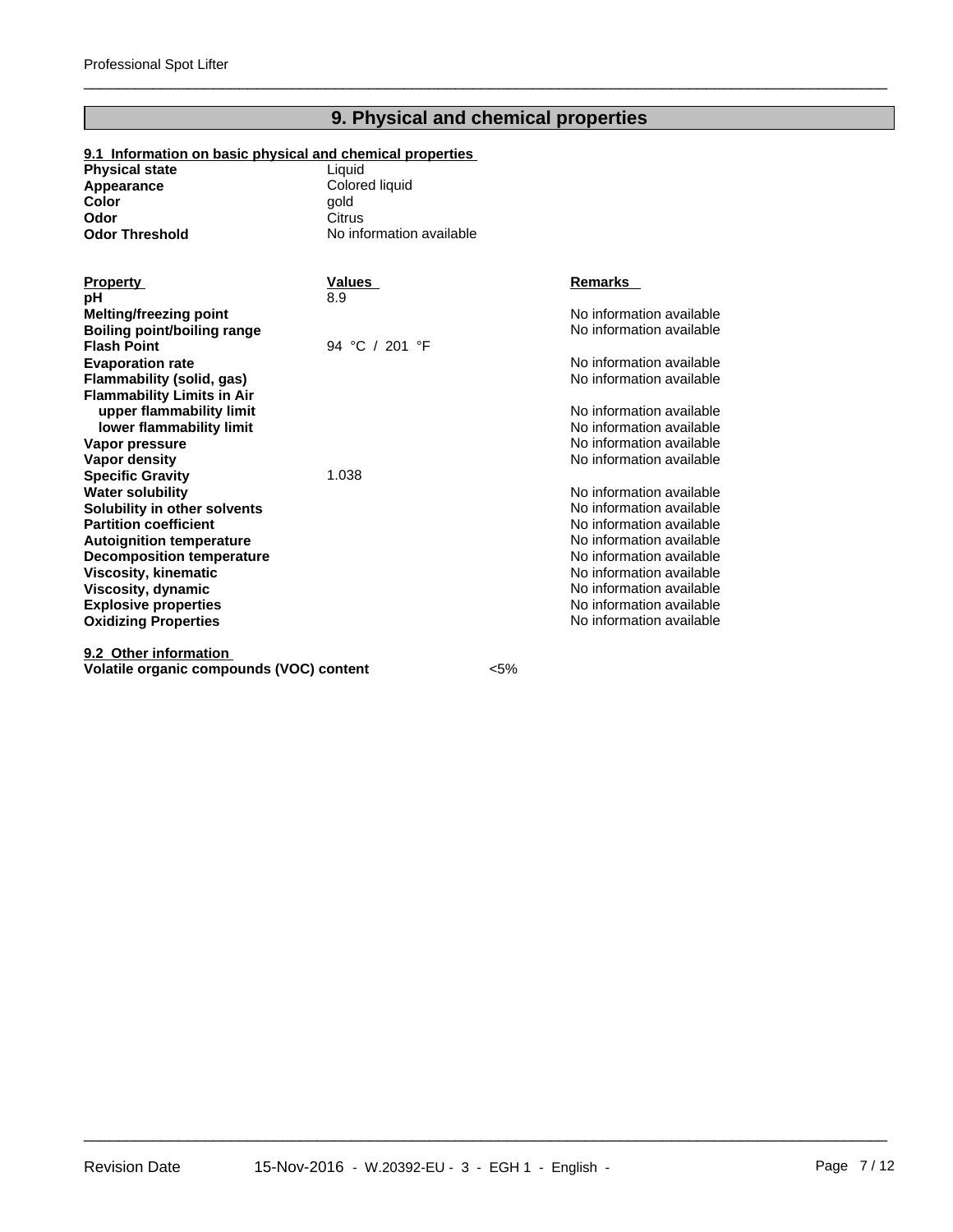## **10. Stability and Reactivity**

 $\overline{\phantom{a}}$  ,  $\overline{\phantom{a}}$  ,  $\overline{\phantom{a}}$  ,  $\overline{\phantom{a}}$  ,  $\overline{\phantom{a}}$  ,  $\overline{\phantom{a}}$  ,  $\overline{\phantom{a}}$  ,  $\overline{\phantom{a}}$  ,  $\overline{\phantom{a}}$  ,  $\overline{\phantom{a}}$  ,  $\overline{\phantom{a}}$  ,  $\overline{\phantom{a}}$  ,  $\overline{\phantom{a}}$  ,  $\overline{\phantom{a}}$  ,  $\overline{\phantom{a}}$  ,  $\overline{\phantom{a}}$ 

#### **10.1 Reactivity**

No information available.

#### **10.2 Chemical stability**

Stable under normal conditions

#### **10.3 Possibility of hazardous reactions**

No information available.

#### **10.4 Conditions to Avoid**

Direct sources of heat. Heat, flames and sparks.

#### **10.5 Incompatible Materials**

Strong oxidizing agents

#### **10.6 Hazardous Decomposition Products**

Carbon dioxide (CO2), carbon monoxide (CO), oxides of nitrogen (NOx), dense black smoke.

### **11. Toxicological information**

#### **11.1 Information on toxicological effects**

#### **Acute toxicity**

**Product Information**

The product itself has not been tested.

| <b>Inhalation</b>   | There are no data available for this product. |
|---------------------|-----------------------------------------------|
| Eye contact         | There are no data available for this product. |
| <b>Skin contact</b> | There are no data available for this product. |
| Ingestion           | There are no data available for this product. |

**The following values are calculated based on chapter 3.1 of the GHS document**

| <b>ATEmix (oral)</b>          | 12,799.00 mg/kg |
|-------------------------------|-----------------|
| <b>ATEmix (dermal)</b>        | 18,830.00 mg/kg |
| ATEmix (inhalation-dust/mist) | 344.11 ma/l     |
| ATEmix (inhalation-vapor)     | 364.00 mg/l     |

#### **Unknown Acute Toxicity**

< 1% of the mixture consists of ingredient(s) of unknown toxicity

< 1 % of the mixture consists of ingredient(s) of unknown acute oral toxicity

< 1 % of the mixture consists of ingredient(s) of unknown acute dermal toxicity

< 1 % of the mixture consists of ingredient(s) of unknown acute inhalation toxicity (gas)

< 1 % of the mixture consists of ingredient(s) of unknown acute inhalation toxicity (vapor)

< 1 % of the mixture consists of ingredient(s) of unknown acute inhalation toxicity (dust/mist)

#### **Component Information**

| <b>Chemical Name</b>            | ∟D50 Oral        | <b>LD50 Dermal</b>      | <b>LC50 Inhalation</b>          |
|---------------------------------|------------------|-------------------------|---------------------------------|
| Dipropylene Glycol Butyl Ether  |                  |                         | $>$ 2.0 mg/L (aerosol)(Rat) 4 h |
| Ethylene glycol monobutyl ether | 470 mg/kg (Rat)  | = 2000 mg/kg ( Rabbit ) | $= 450$ ppm (Rat) 4 h           |
| D-limonene                      | 4400 mg/kg (Rat) | $>$ 5 g/kg (Rabbit)     |                                 |
| Ethanol                         |                  |                         | = 124.7 mg/L (Rat) 4 h          |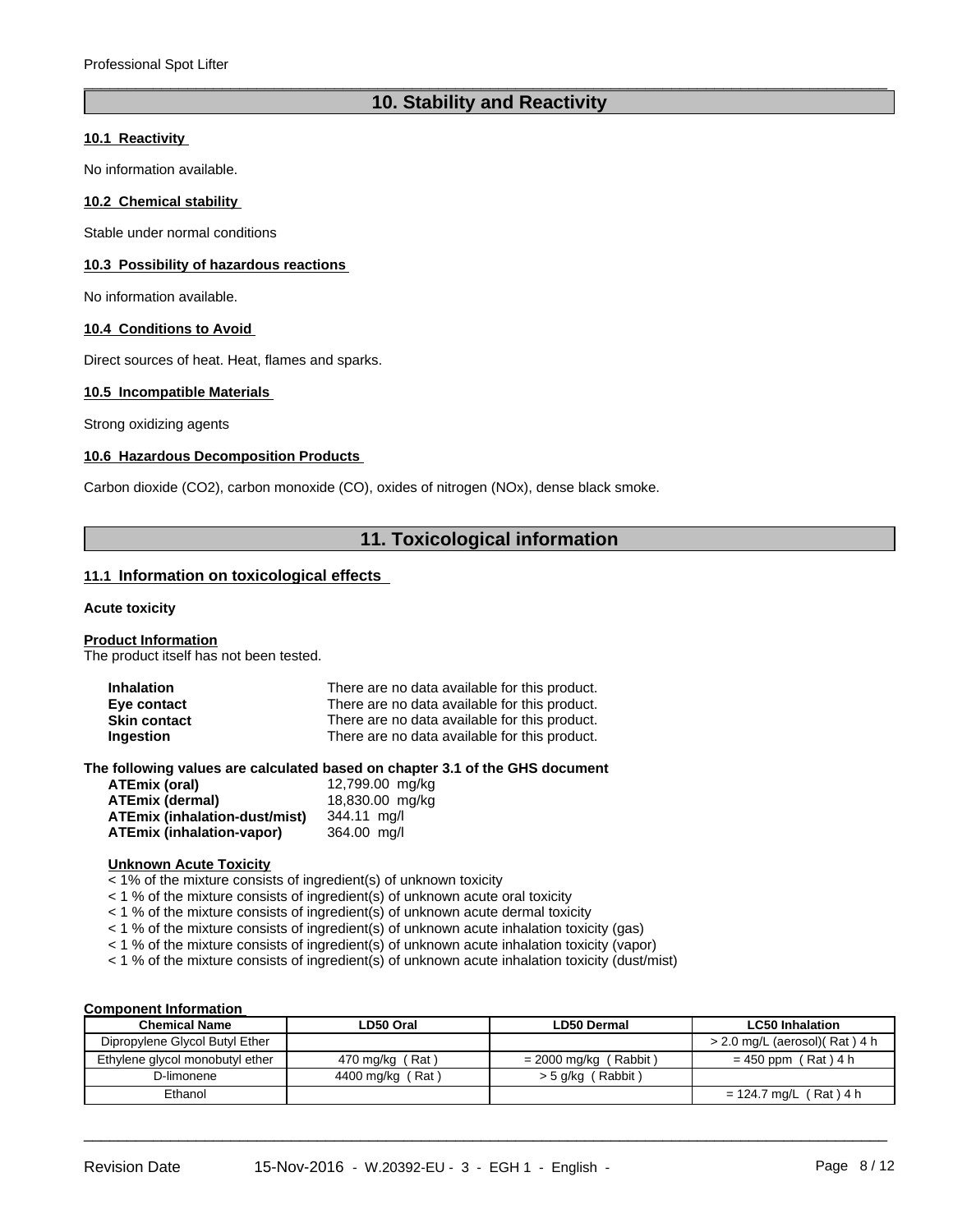| <b>Skin corrosion/irritation</b>  | No information available.                                                                |
|-----------------------------------|------------------------------------------------------------------------------------------|
| Serious eye damage/eye irritation | May cause eye irritation.                                                                |
| Respiratory or skin sensitization | No information available.                                                                |
| <b>Germ cell mutagenicity</b>     | No information available.                                                                |
| Carcinogenicity                   | The table below indicates whether each agency has listed any ingredient as a carcinogen. |

 $\overline{\phantom{a}}$  ,  $\overline{\phantom{a}}$  ,  $\overline{\phantom{a}}$  ,  $\overline{\phantom{a}}$  ,  $\overline{\phantom{a}}$  ,  $\overline{\phantom{a}}$  ,  $\overline{\phantom{a}}$  ,  $\overline{\phantom{a}}$  ,  $\overline{\phantom{a}}$  ,  $\overline{\phantom{a}}$  ,  $\overline{\phantom{a}}$  ,  $\overline{\phantom{a}}$  ,  $\overline{\phantom{a}}$  ,  $\overline{\phantom{a}}$  ,  $\overline{\phantom{a}}$  ,  $\overline{\phantom{a}}$ 

| <b>Chemical Name</b> | <b>Union</b><br>European |
|----------------------|--------------------------|
| .4-DIOXANE           | Carc. 2                  |
| Ethylene oxide<br>.  | 1Б<br>Carc.<br>.         |

| <b>Reproductive toxicity</b>                                   | No information available.                                                                                                                                                                    |
|----------------------------------------------------------------|----------------------------------------------------------------------------------------------------------------------------------------------------------------------------------------------|
| Specific target organ systemic<br>toxicity (single exposure)   | No information available.                                                                                                                                                                    |
| Specific target organ systemic<br>toxicity (repeated exposure) |                                                                                                                                                                                              |
| <b>Chronic toxicity</b>                                        | May cause adverse liver effects. Repeated contact may cause allergic reactions in very<br>susceptible persons. Avoid repeated exposure. Contains a known or suspected<br>reproductive toxin. |
| <b>Target Organs</b>                                           | Blood. Central nervous system. Eyes. Hematopoietic System. Kidney. Liver. Respiratory<br>system. Skin. Reproductive system.                                                                  |
| <b>Aspiration hazard</b>                                       | No information available.                                                                                                                                                                    |

## **12. Ecological information**

#### **12.1 Toxicity**

9.596153 % of the mixture consists of components(s) of unknown hazards to the aquatic environment

#### **Ecotoxicity effects**

No information available Harmful to aquatic organisms, may cause long-term adverse effects in the aquatic environment Toxic to aquatic organisms, may cause long-term adverse effects in the aquatic environment

| <b>Chemical Name</b>                      | <b>Toxicity to algae</b> | <b>Toxicity to fish</b>                                                                                                                                                             | Toxicity to daphnia and other<br>aquatic invertebrates                                  |
|-------------------------------------------|--------------------------|-------------------------------------------------------------------------------------------------------------------------------------------------------------------------------------|-----------------------------------------------------------------------------------------|
| Ethylene glycol monobutyl ether           |                          | LC50: 96 h Lepomis macrochirus<br>1490 mg/L static LC50: 96 h<br>Lepomis macrochirus 2950 mg/L                                                                                      | EC50: 48 h Daphnia magna 1000<br>mg/L                                                   |
| D-limonene                                |                          | LC50: 96 h Pimephales promelas<br>0.619 - 0.796 mg/L flow-through<br>LC50: 96 h Oncorhynchus mykiss<br>35 mg/L                                                                      |                                                                                         |
| Ethanol                                   |                          | LC50: 96 h Oncorhynchus mykiss<br>12.0 - 16.0 mL/L static LC50: 96 h<br>Pimephales promelas 100 mg/L<br>static LC50: 96 h Pimephales<br>promelas 13400 - 15100 mg/L<br>flow-through | LC50: 48 h Daphnia magna 9268 -<br>14221 mg/L EC50: 48 h Daphnia<br>magna 2 mg/L Static |
| Naphtha, petroleum, hydrotreated<br>heavy |                          | LC50: 96 h Pimephales promelas<br>2200 mg/L                                                                                                                                         |                                                                                         |
| 1,4-DIOXANE                               |                          | LC50: 96 h Lepomis macrochirus<br>10000 mg/L static LC50: 96 h<br>Lepomis macrochirus 10000 mg/L<br>semi-static LC50: 96 h Pimephales<br>promelas 9850 mg/L flow-through            | EC50: 48 h water flea 163 mg/L<br>Static                                                |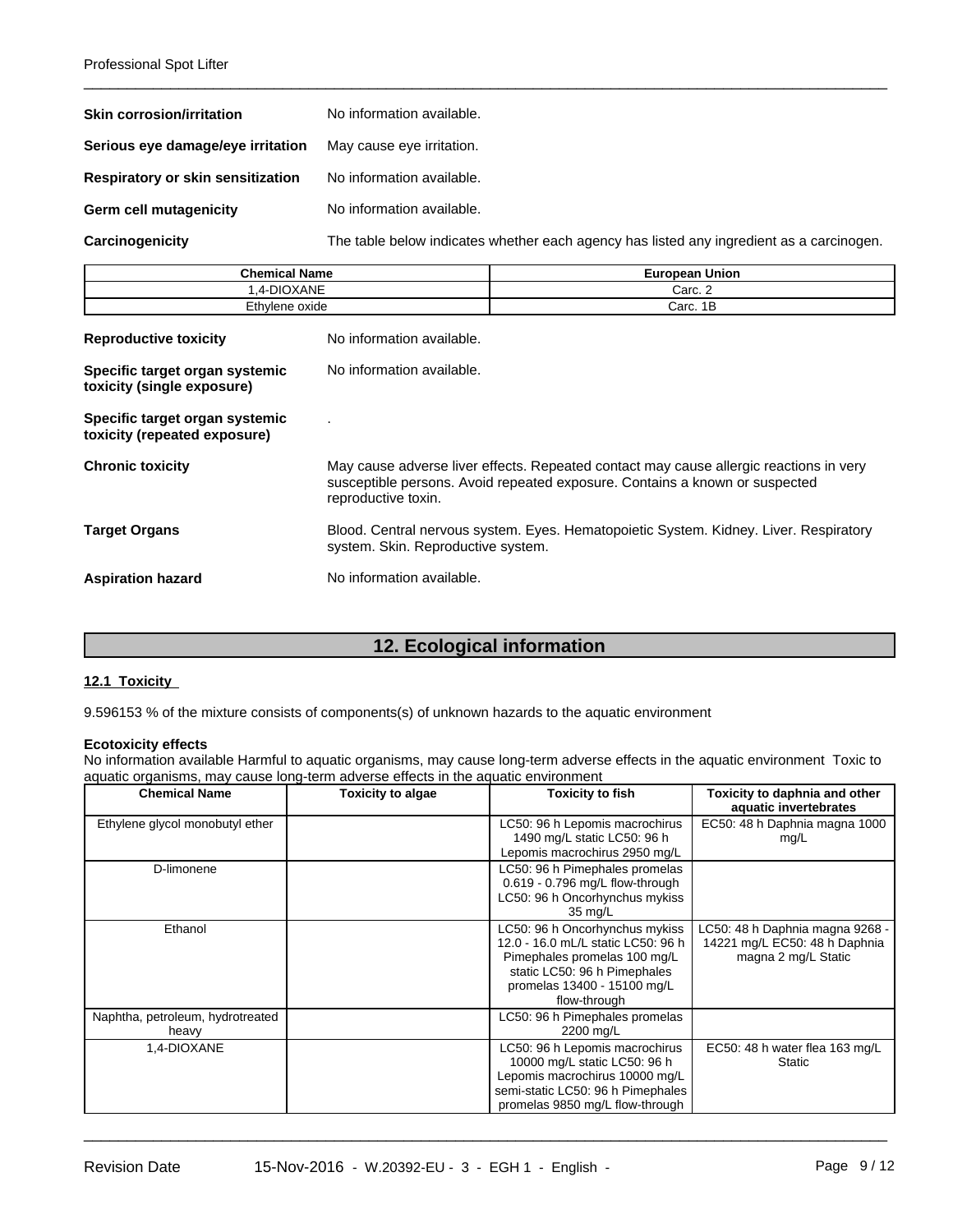|                | LC50: 96 h Pimephales promelas     |                                |
|----------------|------------------------------------|--------------------------------|
|                | 10306 - 14742 mg/L static LC50: 96 |                                |
|                | h Pimephales promelas 9850 mg/L    |                                |
| Ethylene oxide | LC50: 96 h Pimephales promelas     | LC50: 48 h Daphnia magna 137 - |
|                | 73 - 96 ma/L                       | 300 ma/L                       |

#### **12.2 Persistence and degradability**

No information available.

#### **12.3 Bioaccumulative potential**

No information available.

| <b>Chemical Name</b>            | log Pow |
|---------------------------------|---------|
| Ethylene glycol monobutyl ether | 0.81    |
| Ethanol                         | $-0.32$ |
| 1.4-DIOXANE                     | $-0.42$ |
| Ethylene oxide                  | $-0.3$  |

#### **12.4 Mobility in soil**

## **Mobility in soil**

No information available.

#### **Mobility**

No information available.

#### **12.5 Results of PBT and vPvB assessment**

No information available.

#### **12.6 Other adverse effects.**

No information available.

## **13. Disposal Considerations**

#### **13.1 Waste treatment methods**

| Waste from residues / unused<br>products | If recycling is not practicable, dispose of in compliance with local regulations.                                                                                                                                  |
|------------------------------------------|--------------------------------------------------------------------------------------------------------------------------------------------------------------------------------------------------------------------|
| Contaminated packaging                   | Empty containers should be taken to an approved waste handling site for recycling or<br>disposal.                                                                                                                  |
| <b>Other information</b>                 | According to the European Waste Catalog, Waste Codes are not product specific, but<br>application specific. Waste codes should be assigned by the user based on the application<br>for which the product was used. |

## **14. Transport Information**

| <b>ADR</b>                     |                |
|--------------------------------|----------------|
| <b>14.1 UN</b>                 | Not regulated  |
| 14.2 Proper shipping name      | Not regulated  |
| 14.3 Hazard class              | Not regulated  |
| 14.4 Packing Group             | Not regulated  |
| 14.5 Environmental hazard      | Not applicable |
| <b>14.6 Special Provisions</b> | None           |
|                                |                |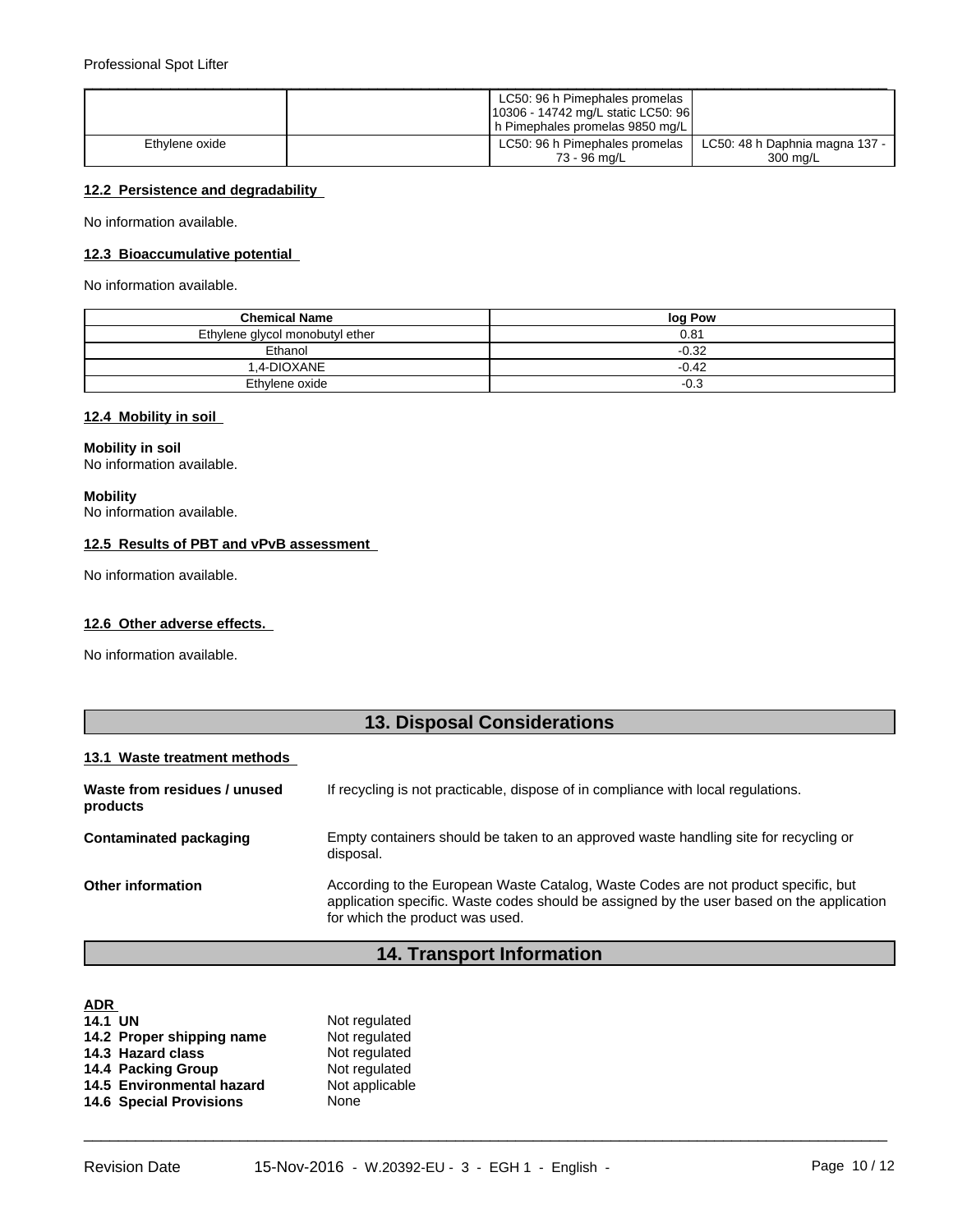| <b>IMDG</b>                                                  |                |
|--------------------------------------------------------------|----------------|
| <b>14.1 UN</b>                                               | Not regulated  |
| 14.2 Proper shipping name                                    | Not regulated  |
| 14.3 Hazard class                                            | Not regulated  |
| 14.4 Packing Group                                           | Not regulated  |
| 14.5 Marine pollutant                                        | Not applicable |
| <b>14.6 Special Provisions</b>                               | None           |
| 14.7 Transport in bulk according to No information available |                |
| MARPOL 73/78 and the IBC Code                                |                |
|                                                              |                |
| <b>IATA</b>                                                  |                |
| <b>14.1 UN</b>                                               | Not regulated  |
| 14.2 Proper shipping name                                    | Not regulated  |
| 14.3 Hazard class                                            | Not regulated  |
| 14.4 Packing Group                                           | Not regulated  |
| 14.5 Environmental hazard                                    | Not applicable |

**14.6 Special Provisions** None

## **15. Regulatory information**

 $\overline{\phantom{a}}$  ,  $\overline{\phantom{a}}$  ,  $\overline{\phantom{a}}$  ,  $\overline{\phantom{a}}$  ,  $\overline{\phantom{a}}$  ,  $\overline{\phantom{a}}$  ,  $\overline{\phantom{a}}$  ,  $\overline{\phantom{a}}$  ,  $\overline{\phantom{a}}$  ,  $\overline{\phantom{a}}$  ,  $\overline{\phantom{a}}$  ,  $\overline{\phantom{a}}$  ,  $\overline{\phantom{a}}$  ,  $\overline{\phantom{a}}$  ,  $\overline{\phantom{a}}$  ,  $\overline{\phantom{a}}$ 

**15.1 Safety, health and environmental regulations/legislation specific for the substance or mixture** 

#### **National regulatory information**

**Germany**

| <b>Chemical Name</b>                                    | <b>French RG number</b> | <b>Title</b> |
|---------------------------------------------------------|-------------------------|--------------|
| Ethylene glycol monobutyl ether<br>111-76-2             | <b>RG 84</b>            |              |
| D-limonene<br>5989-27-5                                 | <b>RG 84</b>            |              |
| Ethanol<br>64-17-5                                      | <b>RG 84</b>            |              |
| Naphtha, petroleum, hydrotreated heavy<br>64742-48-9-LB | <b>RG 84</b>            |              |
| 1,4-DIOXANE<br>123-91-1                                 | <b>RG 84</b>            |              |
| Ethylene oxide<br>$75-21-8$                             | <b>RG 66</b>            |              |

#### **European Union**

Take note of Directive 98/24/EC on the protection of the health and safety of workers from the risks related to chemical agents at work

 $\overline{\phantom{a}}$  ,  $\overline{\phantom{a}}$  ,  $\overline{\phantom{a}}$  ,  $\overline{\phantom{a}}$  ,  $\overline{\phantom{a}}$  ,  $\overline{\phantom{a}}$  ,  $\overline{\phantom{a}}$  ,  $\overline{\phantom{a}}$  ,  $\overline{\phantom{a}}$  ,  $\overline{\phantom{a}}$  ,  $\overline{\phantom{a}}$  ,  $\overline{\phantom{a}}$  ,  $\overline{\phantom{a}}$  ,  $\overline{\phantom{a}}$  ,  $\overline{\phantom{a}}$  ,  $\overline{\phantom{a}}$ 

#### **Authorizations and/or restrictions on use:**

This product does not contain substances subject to authorization (Regulation (EC) No. 1907/2006 (REACH), Annex XIV) This product does not contain substances subject to restriction (Regulation (EC) No. 1907/2006 (REACH), Annex XVII)

#### **Persistent Organic Pollutants** Not applicable

**International Inventories** 

| TSCA                 | Complies |  |
|----------------------|----------|--|
| <b>EINECS/ELINCS</b> | Complies |  |
| DSL                  | Complies |  |
| PICCS                | Complies |  |